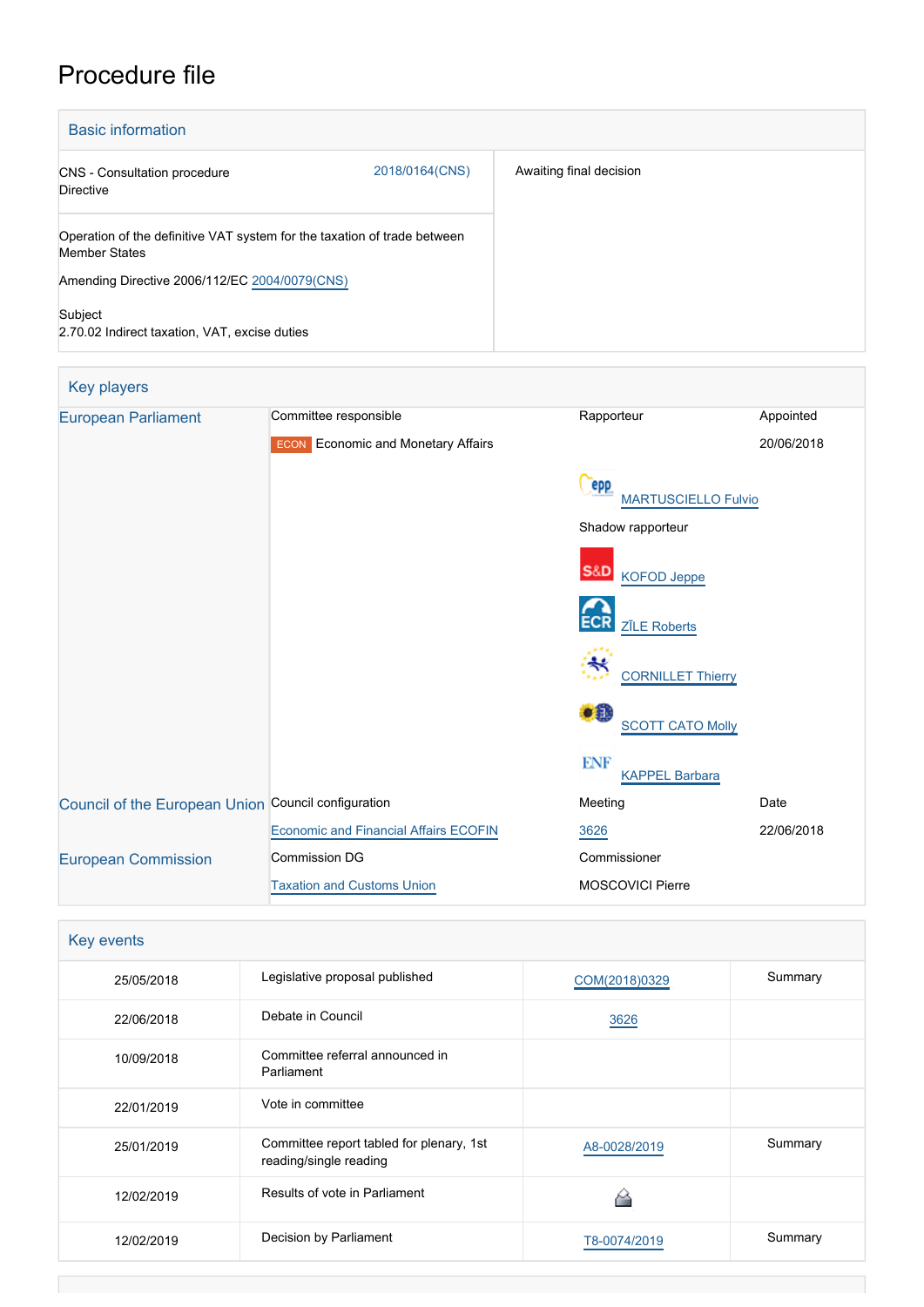| <b>Technical information</b> |                                               |
|------------------------------|-----------------------------------------------|
| Procedure reference          | 2018/0164(CNS)                                |
| Procedure type               | CNS - Consultation procedure                  |
| Procedure subtype            | Legislation                                   |
| Legislative instrument       | <b>Directive</b>                              |
|                              | Amending Directive 2006/112/EC 2004/0079(CNS) |
| Legal basis                  | Treaty on the Functioning of the EU TFEU 113  |
| Other legal basis            | Rules of Procedure EP 159                     |
| Stage reached in procedure   | Awaiting final decision                       |
| Committee dossier            | ECON/8/13272                                  |

### Documentation gateway

| Legislative proposal                                               | COM(2018)0329 | 25/05/2018 | EC.        | Summary |
|--------------------------------------------------------------------|---------------|------------|------------|---------|
| Committee draft report                                             | PE629.628     | 30/10/2018 | EP         |         |
| Amendments tabled in committee                                     | PE630.755     | 28/11/2018 | EP         |         |
| Economic and Social Committee: opinion, report                     | CES2779/2018  | 23/01/2019 | <b>ESC</b> |         |
| Economic and Social Committee: opinion, report                     | CES3429/2018  | 23/01/2019 | <b>ESC</b> |         |
| Committee report tabled for plenary, 1st<br>reading/single reading | A8-0028/2019  | 25/01/2019 | EP         | Summary |
| Text adopted by Parliament, 1st reading/single<br>reading          | T8-0074/2019  | 12/02/2019 | EP         | Summary |
| Commission response to text adopted in plenary                     | SP(2019)354   | 16/04/2019 | <b>EC</b>  |         |

## Additional information

Research document [Briefing](http://www.europarl.europa.eu/thinktank/en/document.html?reference=EPRS_BRI(2018)625184)

# Operation of the definitive VAT system for the taxation of trade between Member States

PURPOSE: to implement the definitive VAT system to improve the operation of VAT arrangements for cross-border B2B trade on goods within the Union.

PROPOSED ACT: Council Directive.

ROLE OF THE EUROPEAN PARLIAMENT: the Council adopts the act after consulting the European Parliament but without being obliged to follow its opinion.

BACKGROUND: the creation of a simple, modern and fraud-proof VAT system is one of the fiscal priorities set out by the Commission. In its 2016 [VAT action plan](https://eur-lex.europa.eu/legal-content/EN/TXT/?qid=1530447253230&uri=CELEX:52016DC0148), the Commission announced its intention to propose a definitive VAT system for the EU.

This proposal is part of a package of measures aimed at radically changing VAT rules by ending 25 years of a 'transitional' VAT system in the single market. This arrangement, as far as Business-to-Business (B2B) transactions on goods are concerned, split the cross-border movement of goods into two different transactions: an exempt supply in the Member State of departure of the goods and an intra-Community acquisition taxed in the Member State of destination

The proposal presented by the Commission puts an end to this artificial split of a single commercial transaction.

Besides the change to the definitive VAT system for cross-border trade, this move includes two other proposals to modify [Directive](https://eur-lex.europa.eu/legal-content/EN/TXT/?qid=1530447125550&uri=CELEX:02006L0112-20160601) [2006/112/EC](https://eur-lex.europa.eu/legal-content/EN/TXT/?qid=1530447125550&uri=CELEX:02006L0112-20160601) (VAT Directive): one as regards [VAT rates](http://www.europarl.europa.eu/oeil/popups/ficheprocedure.do?reference=2018/0005(CNS)&l=en) and one as regards the special scheme for [small enterprises.](http://www.europarl.europa.eu/oeil/popups/ficheprocedure.do?reference=2018/0006(CNS)&l=en) In addition, it includes a [proposal](http://www.europarl.europa.eu/oeil/popups/ficheprocedure.do?reference=2017/0248(CNS)&l=en) for a Council Regulation on combating fraud in the field of VAT.

As regards the change towards a definitive VAT system based on the principle of taxation in the Member State of destination a gradual two-step approach was announced: a first step settling intra-Union B2B supplies of goods and a second step covering supplies of services.

The first step was further divided into two sub-steps. The first sub-step, presented simultaneously with the Communication, was a legislative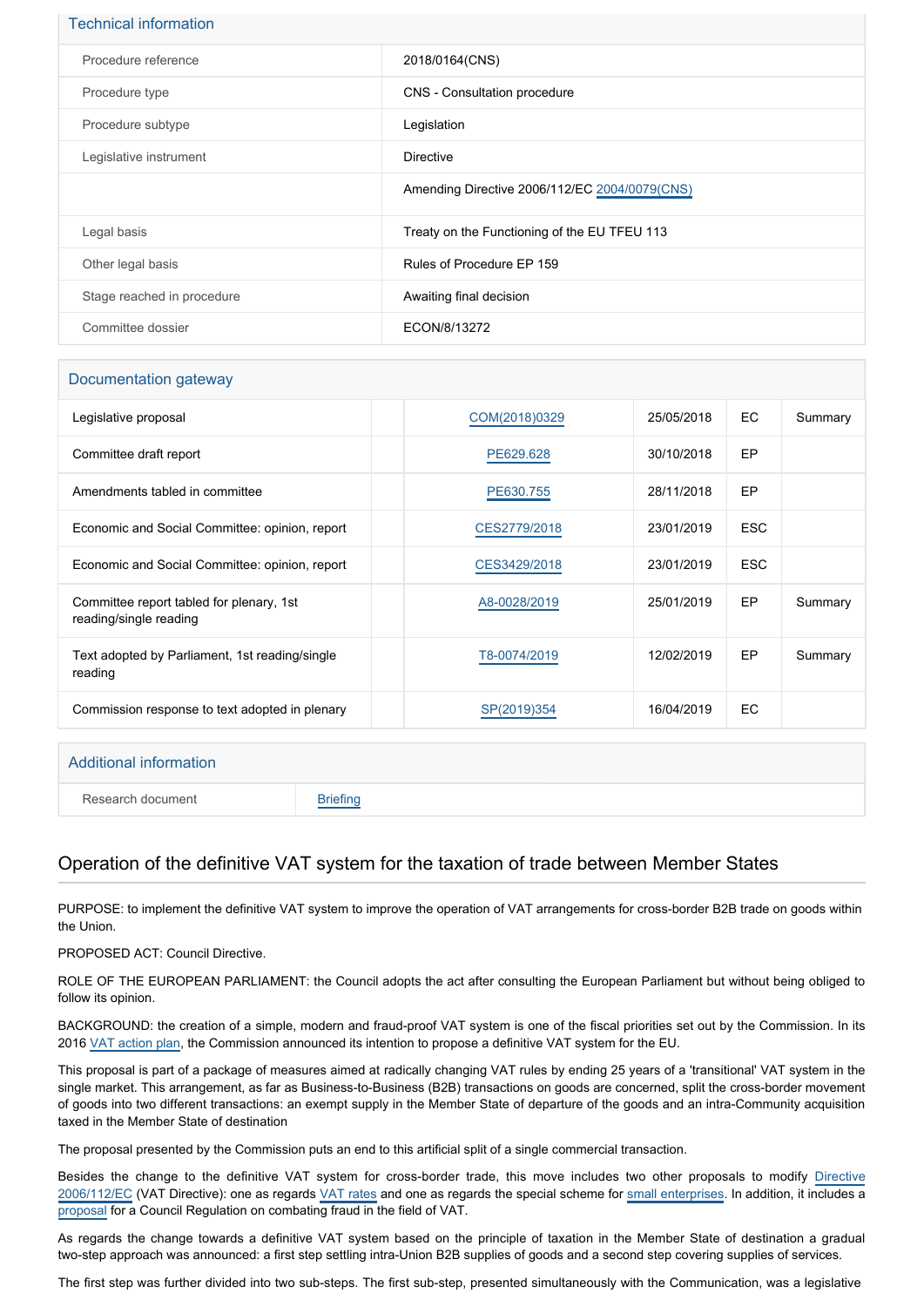[proposal](http://www.europarl.europa.eu/oeil/popups/ficheprocedure.do?reference=2017/0251(CNS)&l=en) which outlined the cornerstones for a simpler and fraud-proof definitive VAT system for intra-Union trade.

The current proposal represents the second sub-step. It contains the detailed arrangements to put these cornerstones in place for intra-Union B2B supplies of goods.

IMPACT ASSESSMENT: a back to back impact assessment and evaluation was carried out which covered both the setting of the cornerstones of the definitive VAT system and the detailed arrangements for putting these cornerstones into place. The preferred option would reduce cross-border VAT fraud by up to EUR 41 billion per annum and reduce compliance costs for businesses by EUR 938 million per annum.

The Regulatory Scrutiny Board gave a positive opinion to the impact assessment with some recommendations, in particular on the link of the proposal to other elements of the VAT Action Plan, the need for a staged approach and the concept of certified taxable person, that have been taken on board.

CONTENT: this proposal amends the VAT Directive as regards the introduction of detailed technical measures for the operation of the definitive VAT system for the taxation of trade between Member States. It is intended to replace the transitional arrangements applicable since 1 January 1993 by a definitive VAT system for intra-Union B2B trade under which domestic and cross-border transactions involving goods will be treated in the same way.

The main elements of the proposal are as follows:

Simplifying how goods are taxed: in the current VAT system, trade in goods between businesses is split into two transactions: a VAT-exempt sale in the Member State of origin and a taxed acquisition in the Member State of destination.

It is proposed that cross-border B2B supplies of goods within the Union should be combined into a single type of transaction for VAT purposes: an intra-Union supply of goods. A definition of the concept of intra-Union supply of goods is integrated.

Place of supply rules: the combination of the definition of intra-Union supplies of goods and the new proposed place of supply rule ensures the taxation of cross-border B2B supply of goods in the Union in the Member State of destination.

Chargeability of the tax: an amendment is proposed that determines a single rule for the chargeability of VAT on intra-Union supplies. According to this rule VAT shall become chargeable on issue of the invoice, or on expiry of the time limit if no invoice has been issued by that time (fifteenth day of the month following that in which the chargeable event occurs).

Person liable for payment of VAT: the principle remains that VAT shall be payable by any taxable person carrying out a taxable supply of goods or services, unless in other provisions, it is stipulated that VAT is payable by another person.

As an exception, a new Article is proposed according to which VAT shall be payable by the person to whom the goods are supplied insofar he is a certified taxable person if the goods are supplied by a taxable person not established within the territory of the Member State in which the VAT is due.

As regards intra-Union supplies of goods, the supplier shall, in principle, be liable for the payment of the VAT in the Member State of arrival of the goods except where the supplier is not established in the Member State of taxation and the customer is a certified taxable person. In the latter case, the customer will pay the VAT due by way of reverse charge in the Member State of arrival of the goods.

Identification: an amendment is proposed according to which Member States shall take the measures necessary to ensure that a non-taxable legal person who is the recipient of an intra-Union supply is identified by means of an individual number.

Reduced administrative formalities: the changes reboot the self-policing character of VAT and will reduce the amount of administrative steps that need to be taken by businesses when they sell to other companies in other Member States

Intra-Union supplies of goods should under the proposed system no longer be included in the recapitulative statements. The principle of VAT being charged by the supplier on the intraUnion supply re-installs the self-policing character of VAT. Consequently, ensuring an administrative follow-up to the physical flow of goods through the recapitulative statement within the Union is no longer justified.

Single online portal: in order to make the change to VAT rules as seamless as possible for businesses, the proposed amendments would introduce the necessary provisions to put in place an online portal or 'One Stop Shop' for all business-to-business (B2B) EU traders to sort out their VAT. This system will also be available to companies outside the EU who want to sell to other businesses within the Union and who would otherwise have to register for VAT in every Member State. Once in force, these businesses will simply have to appoint one intermediary in the EU to take care of VAT for them.

## Operation of the definitive VAT system for the taxation of trade between Member States

The Committee on Economic and Monetary Affairs adopted, following a special legislative procedure (consultation of Parliament), the report by Fulvio MARTUSCIELLO (EPP, IT) on the proposal for a Council directive amending Directive 2006/112/EC as regards the introduction of the detailed technical measures for the operation of the definitive VAT system for the taxation of trade between Member States.

The committee recommended that the European Parliament approve the Commission's proposal subject to the following amendments:

Taxation in the country of destination

Members stressed that the creation of a single Union VAT area is crucial in order to decrease compliance costs for businesses, particularly SMEs working cross-border, to reduce the risks of cross-border VAT fraud and to simplify VAT-related procedures.

The principle of taxation at origin as envisaged for the definitive VAT system should be replaced by the principle of taxation in the Member State of destination. That change should contribute to the reduction of VAT-related cross-border frauds by an estimated EUR 50 billion annually.

#### Certified taxable persons

Members proposed strict criteria, applied in a harmonised way by all Member States, need to be put in place to determine which enterprises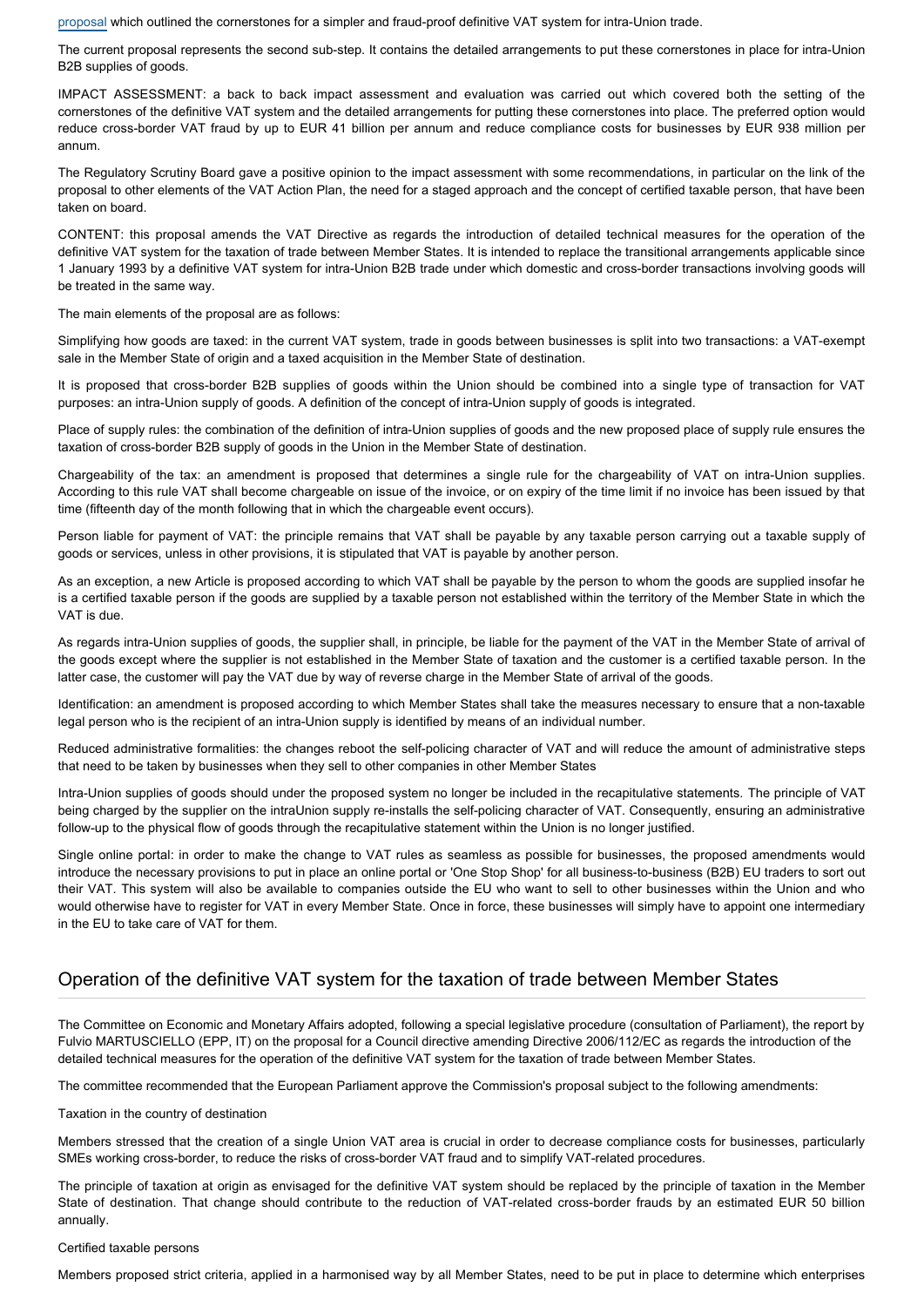can benefit from the status of the certified taxable person, and common rules and provisions resulting in fines and penalties for those who do not comply with them should be established.

In order to ensure a harmonised interpretation in the granting of the certified taxable person status, the Commission shall adopt by means of an implementing act further guidance for Member States regarding the evaluation of those criteria, which shall be valid across the Union.

In addition, in order to encourage applications for the certified taxable person status, the Commission shall introduce a tailored procedure for Small and Medium Enterprises.

Where the status of certified taxable person is granted, that information shall be made available via the VAT Information Exchange System. Where the application is refused, the decision as well as the grounds for refusal shall be notified to tax authorities of other Member States.

Tax authorities of Member States having granted the status of certified taxable person shall review that decision, at least every two years, to ensure that the conditions are still met. If the taxable person has not informed the tax authorities of any factor possibly affecting the certified taxable person status as laid out in the implementing act or has purposefully concealed it, it shall be subject to proportionate, efficient and dissuasive sanctions, including the loss of the certified taxable person status.

#### Information portal

By 1 June 2020, the Commission, in cooperation with the Member States, shall establish a comprehensive, multilingual and publicly accessible Union VAT Web Information Portal on which businesses and consumers can quickly and effectively obtain accurate information on VAT rates including which goods or services benefit from reduced rates or exemptions and all relevant information on the implementation of the definitive VAT system in the different Member States.

In complement to the Portal, an automated notification mechanism shall be set up. That mechanism shall ensure automatic notifications to tax payers on changes and updates to the VAT rates of Member States. Such automatic notifications shall be activated before the change becomes applicable and at the latest five days after the decision has been taken.

Members stressed that Member States' tax administrations must cooperate closely in a spirit of mutual trust and exchange relevant information in order to carry out their tasks.

## Operation of the definitive VAT system for the taxation of trade between Member States

The European Parliament adopted by 493 votes to 48, with 137 abstentions, following a special legislative procedure (consultation), a legislative resolution on the proposal for a Council directive amending Directive 2006/112/EC as regards the introduction of the detailed technical measures for the operation of the definitive VAT system for the taxation of trade between Member States.

The European Parliament approved the Commission's proposal subject to the following amendments:

Definitive VAT system for the taxation of trade between Member States

Parliament stressed the urgent and far-reaching need to reform the VAT system in order to achieve a definitive VAT system that facilitates and simplifies intra-EU cross-border trade and to make the system more fraud-proof. The creation of a single Union VAT area is crucial in order to decrease compliance costs for businesses, particularly SMEs working cross-border, to reduce the risks of cross-border VAT fraud and to simplify VAT-related procedures.

The current initiative is based on the Member States preferred approach of taxation at destination, with a view to allowing Member States a certain flexibility in the setting of VAT rates.

Those new principles will enable the Member States to better fight VAT fraud, especially Missing Trader Intra-Community (MTIC), estimated to amount to at least EUR 50 billion a year.

#### Certified taxable persons

Members proposed strict criteria, applied in a harmonised way by all Member States, need to be put in place to determine which enterprises can benefit from the status of the certified taxable person, and common rules and provisions resulting in fines and penalties for those who do not comply with them should be established.

These criteria shall include the absence of any serious criminal offence related to the applicant's economic activity, such as, in particular: (i) money laundering; (ii) tax evasion and tax fraud; (iii) misuse of EU funds and programmes; (iv) bankruptcy or insolvency fraud; (v) bribery and/or corruption; (vi) cybercrime; (vii) participation in a criminal organisation or terrorist activities.

In order to ensure a harmonised interpretation in the granting of the certified taxable person status, the Commission shall adopt by means of an implementing act further guidance for Member States regarding the evaluation of those criteria, which shall be valid across the Union.

In addition, in order to encourage applications for the certified taxable person status, the Commission shall introduce a tailored procedure for Small and Medium Enterprises.

Where the status of certified taxable person is granted, that information shall be made available via the VAT Information Exchange System. Where the application is refused, the decision as well as the grounds for refusal shall be notified to tax authorities of other Member States.

Tax authorities of Member States having granted the status of certified taxable person shall review that decision, at least every two years, to ensure that the conditions are still met. If the taxable person has not informed the tax authorities of any factor possibly affecting the certified taxable person status as laid out in the implementing act or has purposefully concealed it, it shall be subject to proportionate, efficient and dissuasive sanctions, including the loss of the certified taxable person status.

#### Information portal

By 1 June 2020, the Commission, in cooperation with the Member States, shall establish a comprehensive, multilingual and publicly accessible Union VAT Web Information Portal on which businesses and consumers can quickly and effectively obtain accurate information on VAT rates including which goods or services benefit from reduced rates or exemptions and all relevant information on the implementation of the definitive